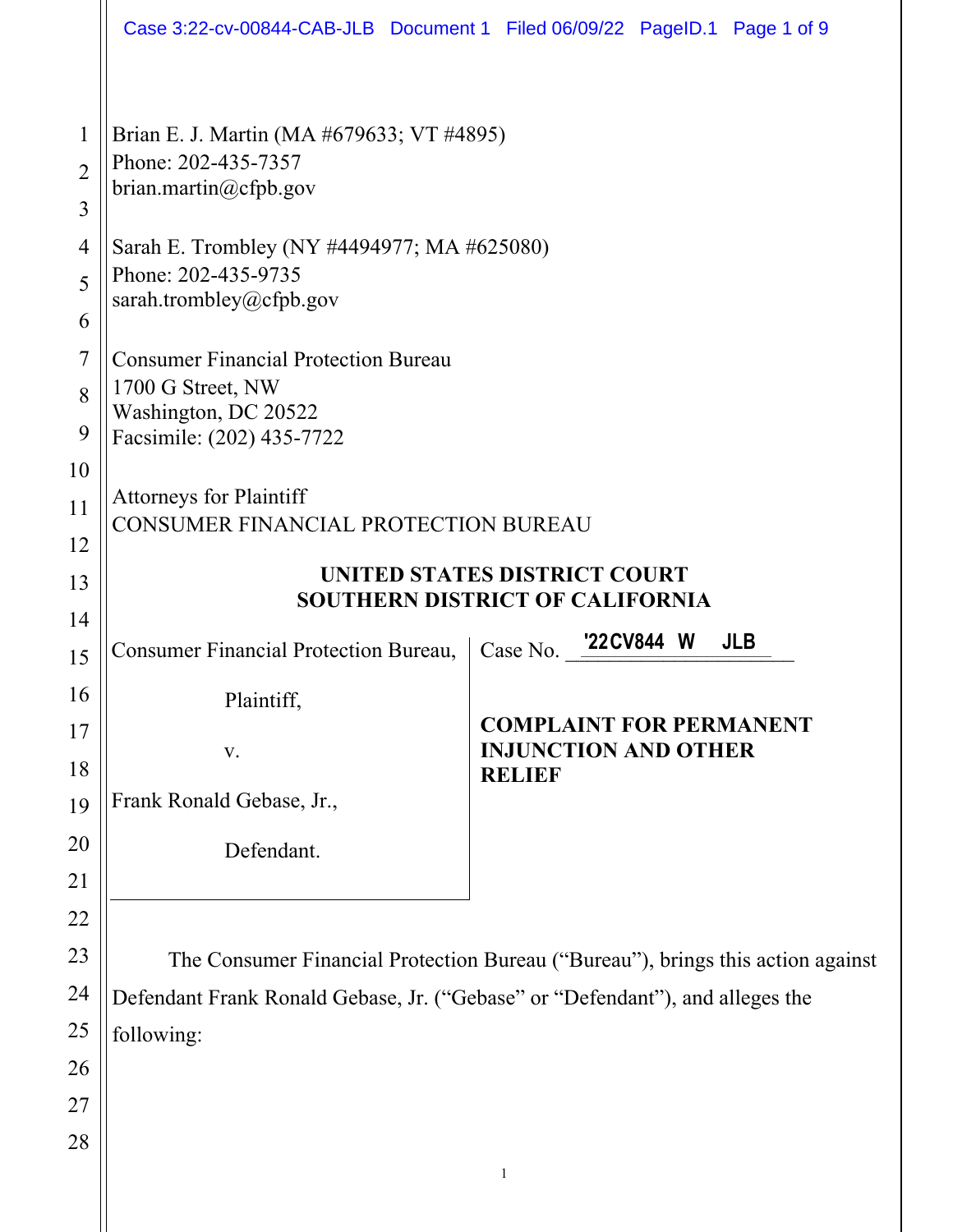#### **INTRODUCTION**

4 6 7 1. Between 2016 and 2017, via recurring monthly transactions, Defendant controlled a student loan debt relief business that withdrew hundreds of thousands of dollars from hundreds of consumer bank accounts without consumer authorization. These same consumers had been previously harmed by violations of law committed by Student Aid Institute and Steven Lamont. *In the Matter of Student Aid Institute, Inc., Steven Lamont*, File No. 2016-CFPB-0008 (March 30, 2016) (SAI Consent Order).

2. The Bureau brings this action under the Consumer Financial Protection Act of 2010 (CFPA), 12 U.S.C. §§ 5531, 5536(a), 5564, and 5565 in connection with (1) Defendant's unfair acts or practices in connection with unauthorized withdrawals of funds from consumer bank accounts; and (2) Defendant's substantial assistance to a debtrelief company engaging in unfair acts or practices in connection with such withdrawals.

## **JURISDICTION AND VENUE**

3. This Court has subject-matter jurisdiction over this action because it is "brought under Federal consumer financial law," 12 U.S.C.  $\S$  5565(a)(1); presents a federal question, 28 U.S.C. § 1331; and is brought by an agency of the United States, 28 U.S.C. § 1345.

4. Venue is proper in this district because Defendant is located, resides, or does business here. 12 U.S.C. § 5564(f).

## **PARTIES**

5. The Bureau is an independent agency of the United States charged with regulating the offering and provision of consumer financial products and services under Federal consumer financial laws, including the CFPA. 12 U.S.C. §§ 5481(14), 5491(a). The Bureau is authorized to initiate federal district court proceedings in its own name and through its own attorneys to address violations of the CFPA and federal consumer financial laws, 12 U.S.C. § 5564.

6. Defendant is a natural person who resides in this district.

28

1

2

3

5

8

9

10

11

12

13

14

15

16

17

18

19

20

21

22

23

24

25

26

27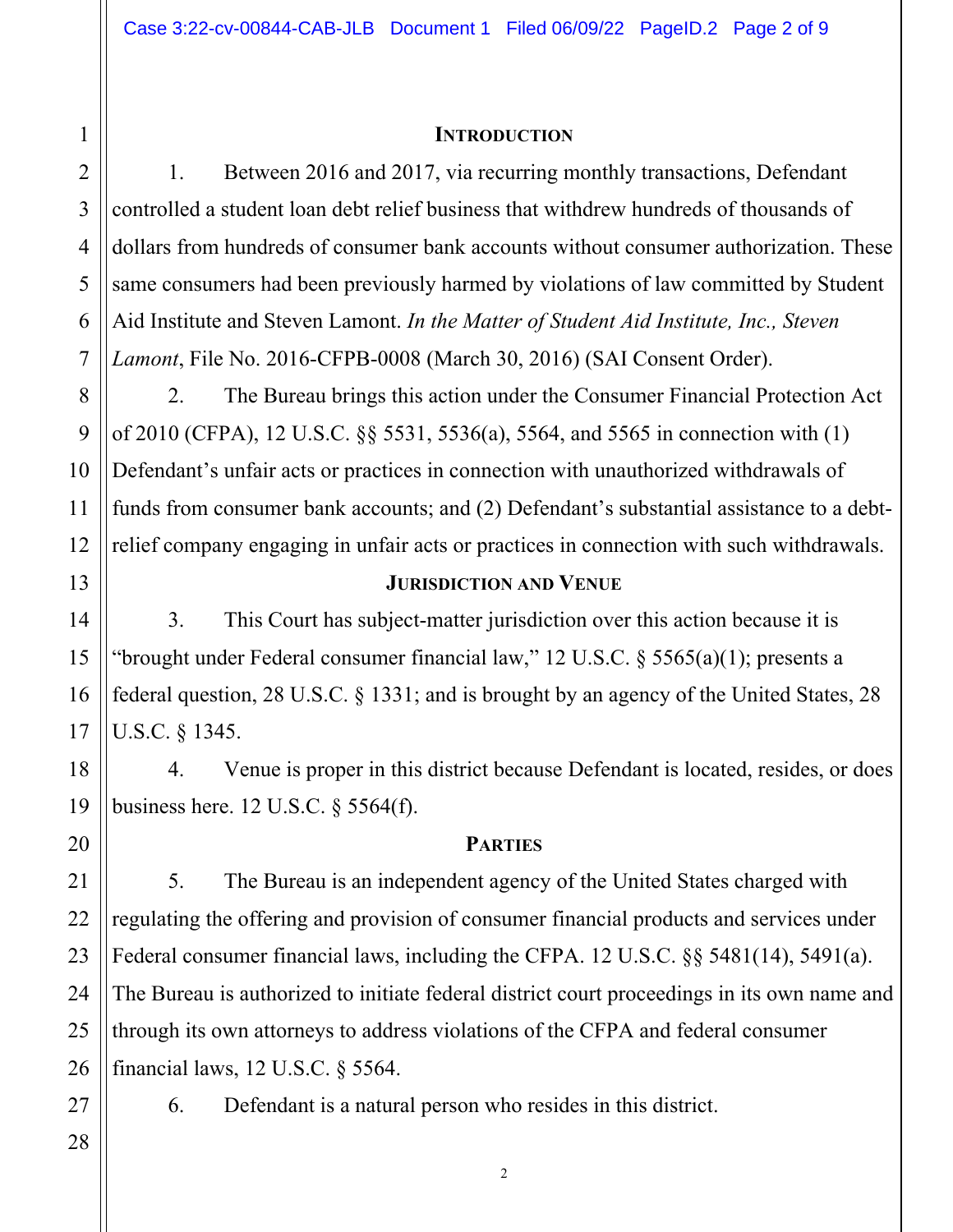7. Defendant was the founder, sole owner, CEO, and sole corporate officer of Processingstudentloans, a California corporation that operated within this district.

8. From approximately May 20, 2016 to April 5, 2017, Processingstudentloans was a non-bank provider of student-loan debt-relief services, including recertifying U.S. Department of Education federal student-loan repayment programs on behalf of consumers.

## **FACTUAL BACKGROUND**

## *Student Aid Institute*

9. On March 30, 2016, the Bureau issued the SAI Consent Order against Student Aid Institute ("SAI") and its principal, Lamont.

10. SAI was a student-loan debt-relief services company that advertised it could obtain total loan forgiveness and reduced payments for consumers. SAI entered into agreements with consumers that required consumers to pay an upfront fee, in addition to a monthly fee.

11. As stated in the SAI Consent Order, the Bureau found that SAI engaged in deceptive acts or practices in violation of the CFPA, 12 U.S.C.  $\S$ § 5531(a), 5536(a)(1)(B) and the Telemarketing Sales Rule, 16 C.F.R. 310.3(a)(2)(vii) and (x); charged illegal advance fees in violation of the Telemarketing Sales Rule, 16 C.F.R. § 310.4(a)(5); and failed to provide required privacy notices in violation of Regulation P, 12 C.F.R. §§ 1016.4(a), 1016.5(a).

12. Among other provisions, the SAI Consent Order required SAI to cease operations, and rescinded all SAI consumer agreements, rendering those agreements null and void.

## *Processingstudentloans*

13. In or about February 2016, Gebase founded Processingstudentloans. Gebase filed Articles of Incorporation and a Statement of Information with the California

1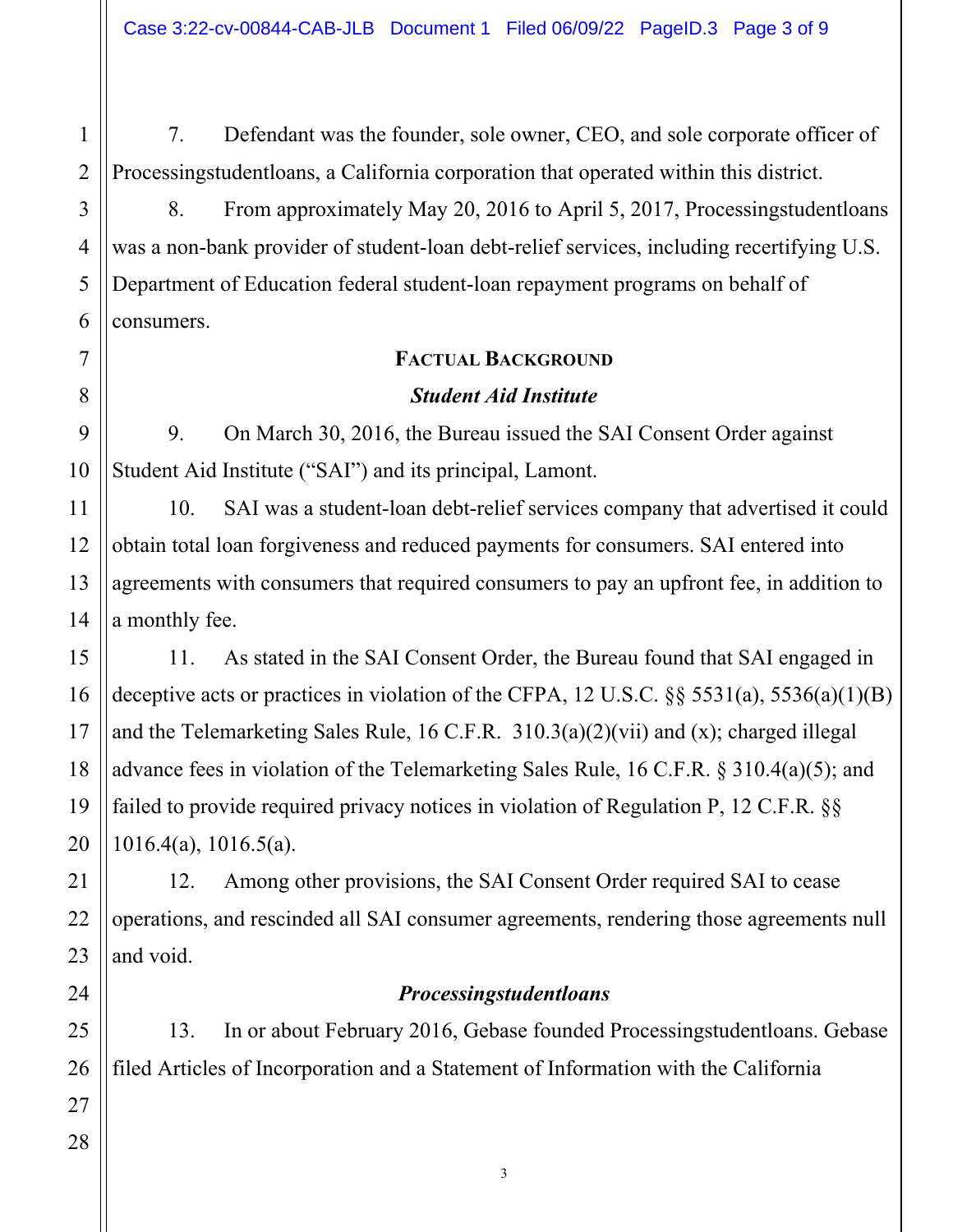1 2 Secretary of State indicating he was the sole owner, sole officer, and sole director of the corporation.

14. Processingstudentloans did not solicit new consumers, but instead obtained student-loan account and billing information for hundreds of former SAI consumers without the knowledge or consent of those consumers.

6 7 8 15. Processingstudentloans continued some aspects of SAI's business by recertifying enrollment in federal student-loan repayment programs on behalf of consumers.

9 10 16. Processingstudentloans did not enter into any contracts or agreements with consumers.

11 12 17. In or about April 2016, Gebase hired former-SAI employee Lisa M. Vakay to be the account manager at Processingstudentloans.

13 14 18. Vakay was Processingstudentloans' sole account manager and Processingstudentloans' only permanent employee apart from Gebase.

19. Vakay handled day-to-day consumer-facing activity at Processingstudentloans, including managing consumers' accounts, consumer billing, and consumer correspondence.

20. In May 2016, Processingstudentloans began collecting fees from consumer bank accounts by arranging for a third-party payment processor to issue remotely created checks against consumer accounts.

21. After withdrawing money from consumer accounts on behalf of Processingstudentloans, that same third-party payment processor transferred money to Processingstudentloans bank accounts opened and controlled by Gebase.

22. Processingstudentloans collected recurring fees from consumers, typically \$39 per month, and collected hundreds of thousands of dollars in total fees from hundreds of consumers.

15

16

17

18

3

4

5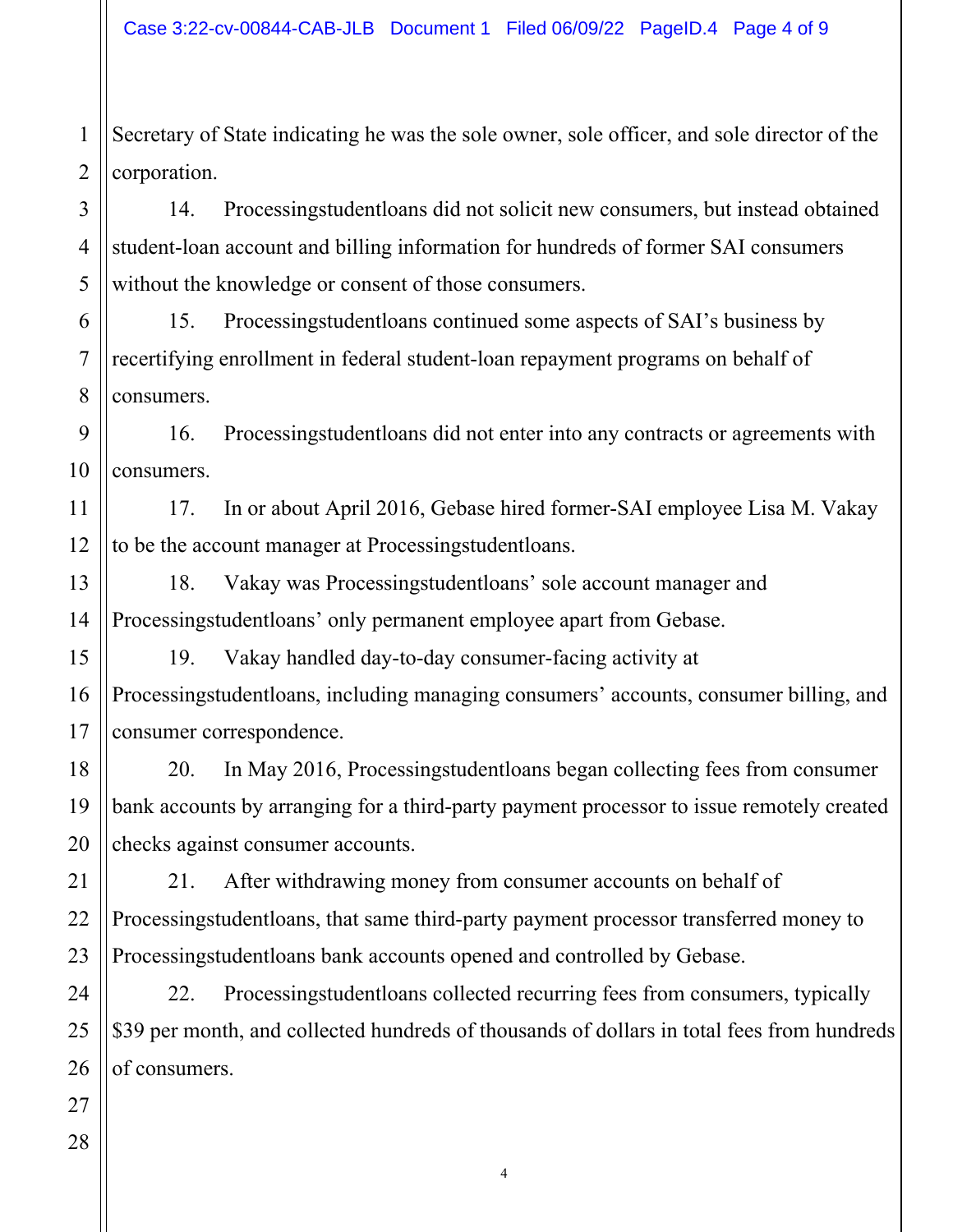23. Processingstudentloans never obtained consumers' authorization for the withdrawals from those consumers' accounts.

24. Processingstudentloans received consumer complaints and correspondence, including consumer correspondence questioning why consumer's accounts continued to be debited despite SAI being shut down.

6 7 25. In March 2017, Processingstudentloans stopped collecting fees from consumers.

26. On April 5, 2017, Gebase filed Articles of Dissolution on behalf of Processingstudentloans with the California Secretary of State.

10

11

12

13

14

15

16

17

18

19

20

8

9

1

2

3

4

5

# *Role of Gebase at Processingstudentloans*

27. Gebase applied for, opened, and controlled Processingstudentloans' corporate bank accounts, including depository and checking accounts at no less than four different banks.

28. Gebase applied for, opened, and controlled Processingstudentloans' corporate credit accounts.

29. Gebase used his personal credit cards for business expenses to finance Processingstudentloans' payments to a service provider.

30. Gebase provided office space to Processingstudentloans, arranging for Processingstudentloans to pay rent to him for the use of office space at a property he already controlled.

21 22 31. Gebase opened and maintained Processingstudentloans' merchant account with the third-party payment processor, by signing agreements on behalf of Processingstudentloans and repeatedly providing Processingstudentloans' banking and routing information to that third-party payment processor.

32. Gebase had the authority to control the unauthorized withdrawals from consumers' bank accounts.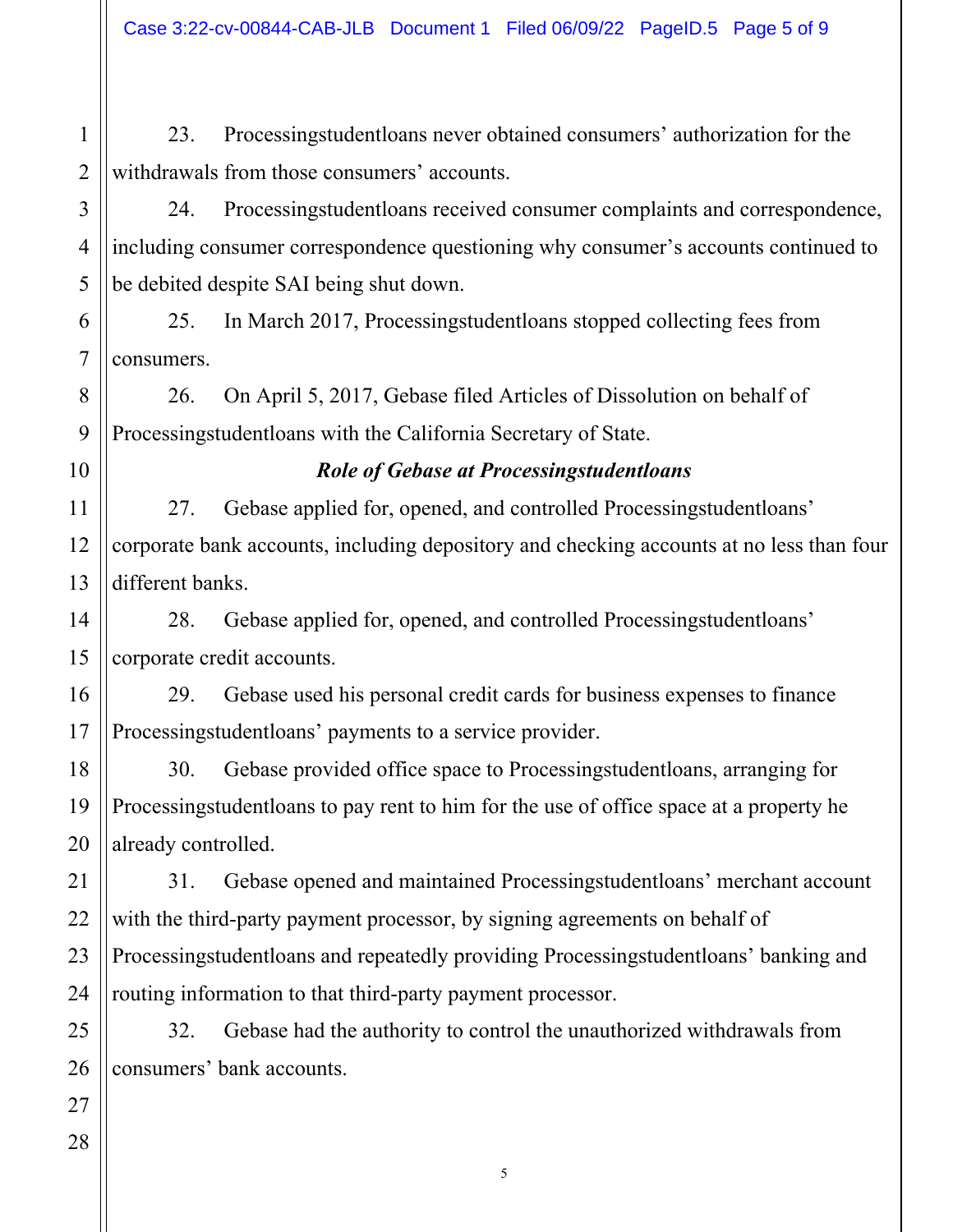33. Gebase claims he did not run Processingstudentloans and claims he did not monitor Processingstudentloans or Processingstudentloans' employees.

34. Gebase knew of, or was recklessly indifferent to, the fact that Processingstudentloans was debiting consumers' accounts and that Processingstudentloans did not obtain consumer authorization for those withdrawals.

#### **LEGAL BACKGROUND**

35. Sections 1031 and 1036(a)(1)(B) of the CFPA, 12 U.S.C. §§ 5531, 5536(a)(1)(B), prohibit "covered person[s]" and "service provider[s]" from engaging in any "unfair, deceptive, or abusive act or practice."

36. Processingstudentloans is a "covered person" under the CFPA because it offered or provided consumer financial products or services, including services such as assisting consumers with debt-relief services. 12 U.S.C.  $\S$  5481(5), (6), (15)(A)(viii).

37. Section 1002(25) of the CFPA defines the term "related person" to mean "any director, officer, or employee charged with managerial responsibility for, or controlling shareholder of," or "any . . . other person . . . who materially participates in the conduct of the affairs of" a non-bank provider of a consumer financial product or service. 12 U.S.C. § 5481(25).

38. Under the CFPA, a "related person" is a covered person. 12 U.S.C. § 5481(25)(B).

39. Gebase is a related person of Processingstudentloans because he was an "officer" and because he was a "controlling shareholder" of Processingstudentloans. 12 U.S.C. § 5481(25)(C)(i) and (ii). Therefore, Gebase is a covered person.

# **COUNT I: UNFAIR ACTS AND PRACTICES** *Unfair Debiting of Consumer Accounts*

40. The allegations in paragraphs 1 to 39 are incorporated here by reference. 41. The CFPA prohibits any covered person from engaging in any unfair act or

practice. An act or practice is unfair if it causes or is likely to cause consumers substantial

1

2

3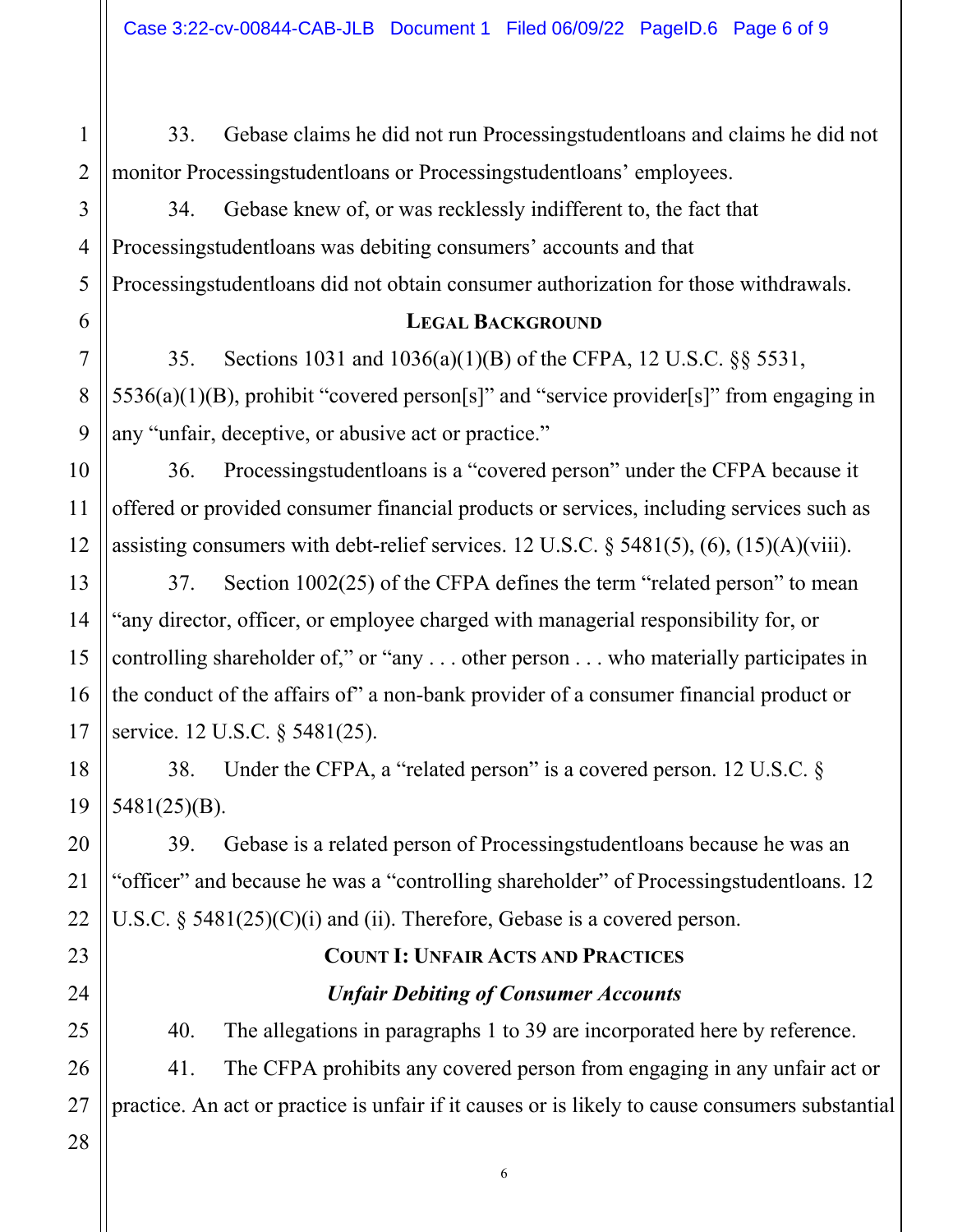1 2 injury that is not reasonably avoidable, and that substantial injury is not outweighed by countervailing benefits to consumers or to competition.

42. Processingstudentloans' unauthorized fee collection from consumers' bank accounts caused and was likely to cause substantial injury to consumers.

43. Consumers were unable to reasonably avoid Processingstudentloans' unauthorized debiting of consumers' accounts.

44. Processingstudentloans' debits to consumer accounts did not benefit consumers or competition.

45. In numerous instances in connection with debiting consumer accounts without consumer authorization, Gebase had the ability to control Processingstudentloans and acted with reckless disregard for the unauthorized fee collection from consumers' bank accounts.

46. Processingstudentloans' debits to consumer accounts were unfair under the CFPA. 12 U.S.C. §§ 5531, 5536.

47. Gebase is a covered person who engaged in unfair acts or practices in violation of Section  $1036(a)(1)(B)$  of the CFPA, 12 U.S.C. § 5536(a)(1)(B).

# **COUNT II: SUBSTANTIAL ASSISTANCE**

# *Substantial Assistance in the Unfair Debiting of Consumer Accounts*

48. The allegations in paragraphs 1 to 39 are incorporated here by reference. 49. Section 1036(a)(3) of the CFPA prohibits any person from "knowingly or recklessly provid[ing] substantial assistance to a covered person or service provider in violation of the provisions of section 1031" and states that "the provider of such substantial assistance shall be deemed to be in violation of that section to the same extent as the person to whom such assistance is provided." 12 U.S.C.  $\S$  5536(a)(3).

50. Gebase provided substantial assistance to Processingstudentloans' unfair practices, including by providing office space, establishing company bank accounts and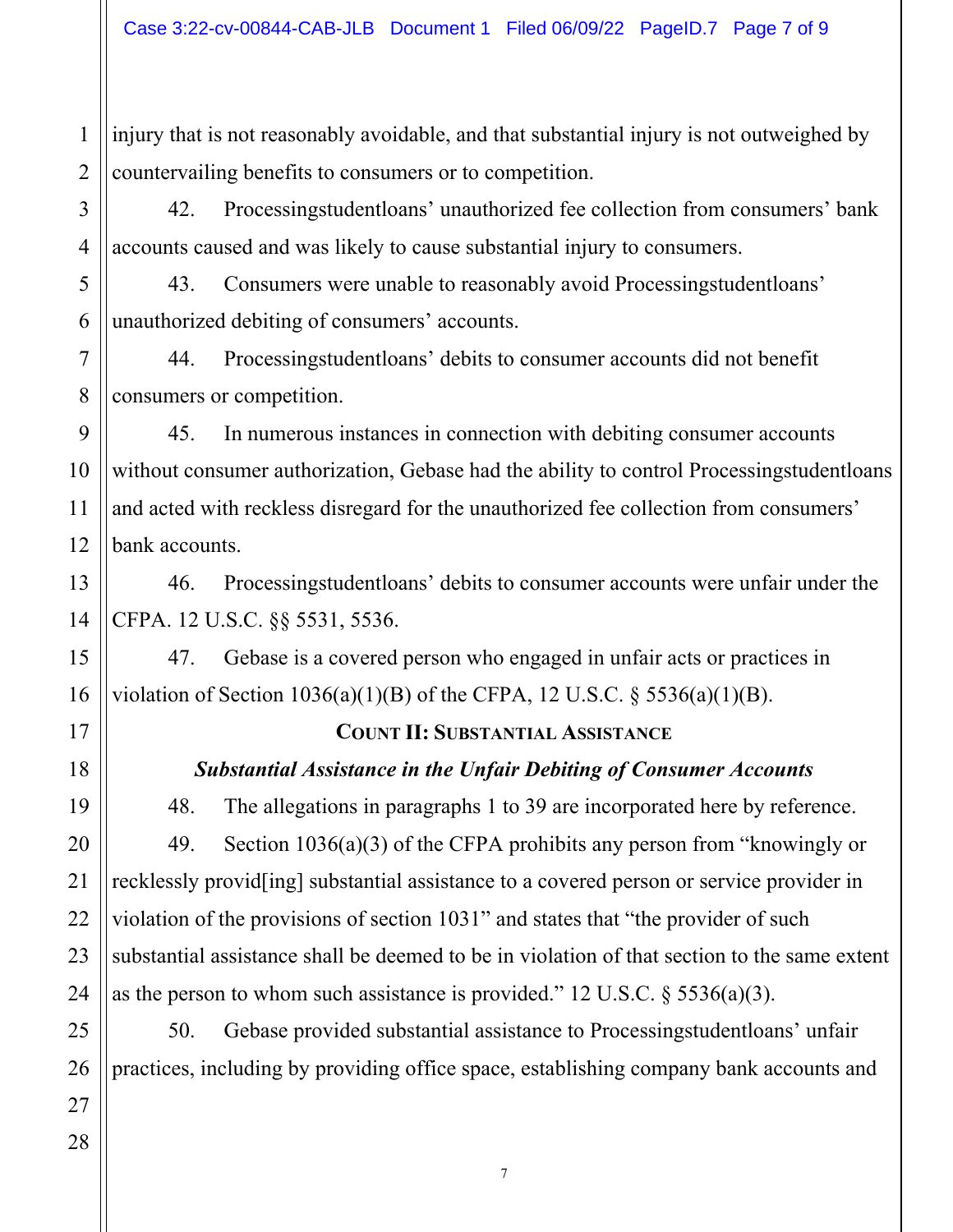2 credit cards, establishing and maintaining a payment-processor account, and covering business expenses from his personal accounts.

51. Gebase knew or recklessly avoided knowing that Processingstudentloans debited consumer bank accounts without consumer authorization.

52. To the extent Gebase was not actually aware that his company lacked consumer authorization for bank account debits, he recklessly avoided knowing what happened at the consumer financial services company for which he was sole owner, CEO, and sole corporate officer by failing to supervise or monitor the company's business.

53. Gebase thus provided substantial assistance to Processingstudentloans in its unfair acts or practices, in violation of Section 1036(a)(3) of the CFPA. 12 U.S.C. § 5563(a)(3).

#### **DEMAND FOR RELIEF**

**WHEREFORE**, the Bureau requests that the Court:

a. Permanently enjoin Defendant from committing future violations of the CFPA;

b. Award such relief as the Court finds necessary to redress injury to consumers resulting from Defendant's violations of the CFPA, including, but not limited to, rescission or reformation of contracts; refund of moneys or return of property; restitution; disgorgement or compensations for unjust enrichment; payment of damages; or other monetary relief;

- c. Impose civil money penalties against Defendant;
- d. Award costs against Defendant;
- e. Award Plaintiff the costs of bringing this action;
- f. Award other injunctive relief as appropriate; and
- g. Award additional relief as the Court may determine to be just and proper.
- 20 21 22 23 24 25 26 27 28

1

3

4

5

6

7

8

9

10

11

12

13

14

15

16

17

18